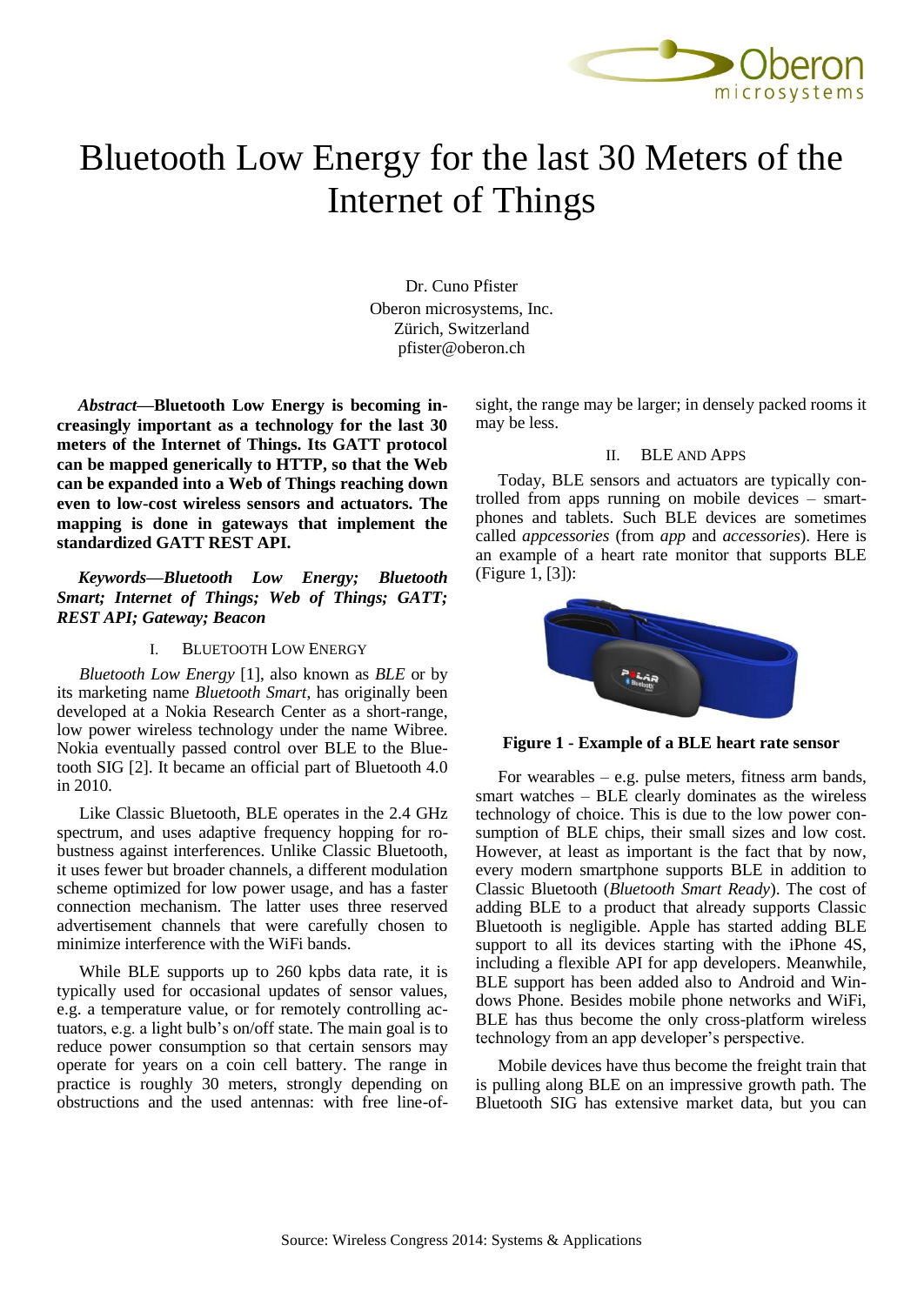check Google Trends for "Bluetooth Smart" to get an impression yourself. Another indication was the recent first edition of the *Bluetooth Europe* conference in Amsterdam this year: although it was an event for all Bluetooth topics, and Classic Bluetooth still has yearover-year growth of 20%, BLE was the all-dominating topic in Amsterdam.

## III. APPS AS TEMPORARY INTERNET GATEWAYS

Many BLE apps connect to the Internet sporadically. For example, a plant sensor [\(Figure 2,](#page-1-0) [4]) may sample temperature and humidity in regular intervals, and store them temporarily for up to a few months. The plant sensor app may try once per day to connect to the registered plant sensors, fetch all stored samples, and push them to a gardening web service hosted by the company that produces the plant sensors. The user is then notified by the web service, for example when it detects that some plant needs more (or less) water.



**Figure 2 - Example of a BLE plant sensor**

<span id="page-1-0"></span>Firmware updates are another scenario where the mobile app acts as a temporary Internet gateway: the app regularly checks the gardening web service whether new firmware for the sensors has become available. When this is the case, it downloads it to the mobile device, and then performs an over-the-air update to the registered BLE sensor(s).

The gateway functionality of most BLE apps that connect to the Internet is highly application-specific: the data that is transmitted; the format of the data; whether data is pushed or pulled; whether app or cloud initiate communication; what kind of events or timing schedules trigger communication; whether/how a user is involved; what types of BLE sensors are supported; etc.

However, regardless what the exact gateway functionality of an app is, it allows connecting the Internet to the physical world, to "Things". Often, these things are

simply considered to be the sensors and actuators, such as the plant sensor in the previous example. However, the more relevant things are those actually measured by a sensor, or manipulated by an actuator. For example, the interesting thing that a plant sensor makes accessible to the Internet is the stress level of the monitored plant. This thing is useful, because it is actionable: if a plant's stress level is high, and this is due to too much humidity at the roots, then a user can be notified with the recommendation to drain the plant's pot.

# IV. LIMITATIONS OF TEMPORARY INTERNET **GATEWAYS**

Wearable BLE devices move along with their users, and therefore along with their users' mobile devices. Thus they typically remain in range with BLE apps running on those mobile devices. Whenever such a BLE device needs access to the Internet, it can use a suitable smartphone app as a temporary gateway.

For non-wearable BLE devices, the opportunities for using a mobile device as a gateway fully depend on the user's behavior, and are thus far more limited and far less predictable. For example, if a machine in a factory is equipped with a BLE module, it can only connect to the Internet if and when a field technician with a suitable smartphone app is nearby. Depending on the use case, e.g. reconfiguration of the machine under human supervision, this may be exactly the right thing. Or it may be too limiting, for example in the following cases:

- for sending an alarm when a gas leak is detected in a plant;
- for periodically sending environmental data about a glacier that is barely accessible to humans, and where the system must work under harsh temperature conditions;
- for health monitoring applications where continuous monitoring is important, without having to rely on users not forgetting to charge their smartphones;
- for the around-the-clock logging of assets equipped with mobile beacons<sup>1</sup> that enter or leave a warehouse.

Generally speaking: whenever continuous and reliable connectivity is desired, when no natural and close association between sensor and human user exists, or when the environment is unsuitable for humans (and their consumer-grade electronics), then temporary Internet gateways can become too limiting.

1

<sup>&</sup>lt;sup>1</sup> BLE beacons broadcast a beacon ID, which can be used for indoor positioning, location-specific advertising, logistics, and other applications that use location or proximity as inputs.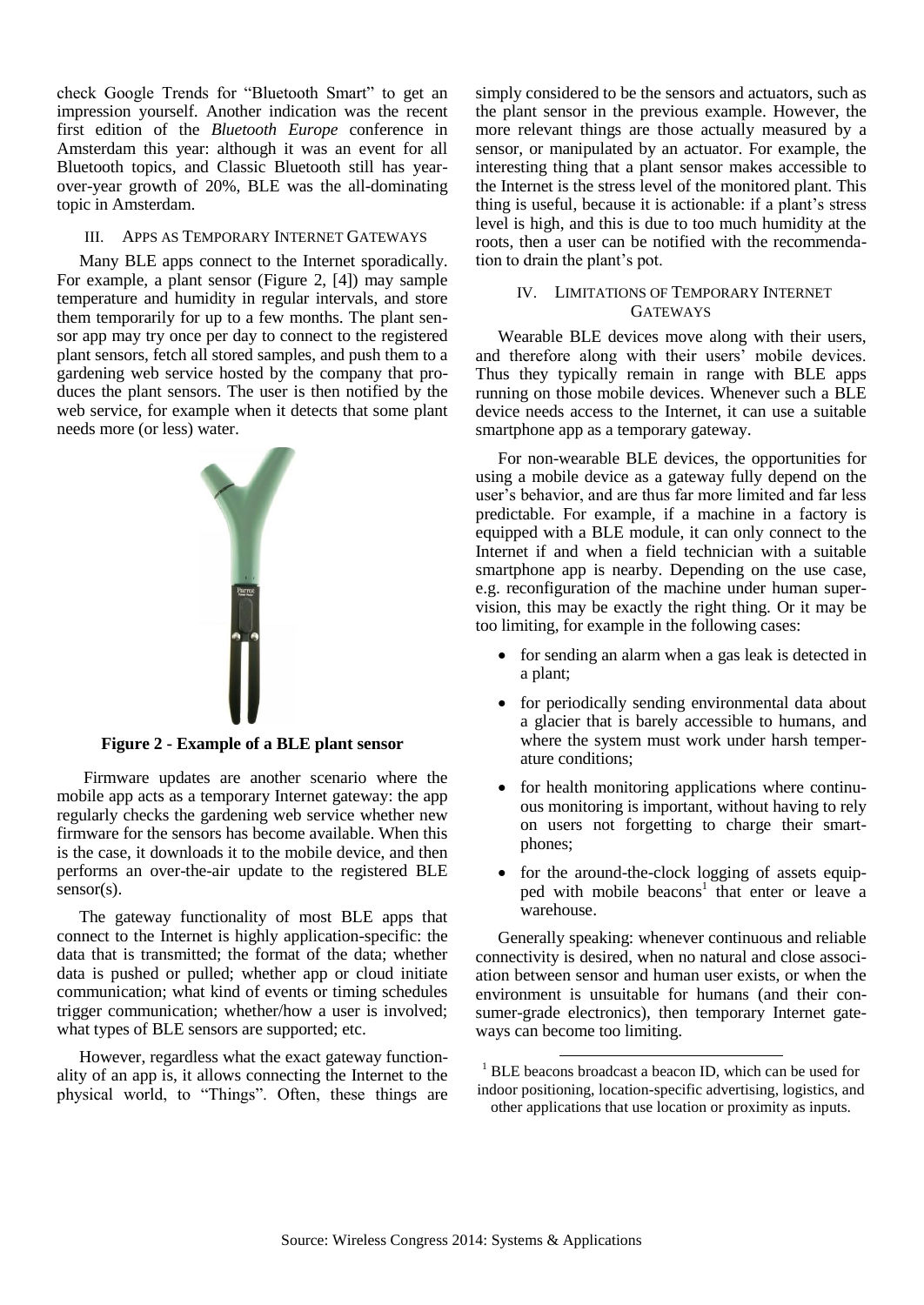## V. BEYOND TEMPORARY INTERNET GATEWAYS

The usefulness of BLE devices, and thus their market potential, can be increased by creating permanent, robust and unattended Internet gateways. They may or may not have continuously active Internet connections. For example, Internet connections may be open only during specific time windows, or after an event has been detected. However, they are *not* depending on the presence of human users.

A permanent Internet gateway should be a specialpurpose device in the sense that its operation is dedicated purely to the gateway functionality. However, it should *not* be a special-purpose device in the sense that you end up buying a gateway for every specific application, e.g., a gardening gateway, a home security gateway, a home cinema gateway, a lighting gateway, etc.

To avoid a proliferation of nearly identical gateway boxes, it should be possible for all BLE applications to share a single Internet gateway. To achieve interoperability of any BLE Internet gateway with any cloud application, a standard is required for the interface between gateway and the Internet.

Like HTTP is the application layer of the Internet, the *Generic Attribute Profile* (GATT) is the application-layer protocol of BLE. There are mainly two approaches how BLE Internet gateways may operate: either with integration below this GATT layer, or with integration *at* the GATT layer. The Bluetooth SIG has standardized the latter with a bidirectional mapping from GATT to HTTP.

We will first take a brief look at GATT, continuing with this standardized GATT-HTTP mapping.

### VI. GATT PROTOCOL

Basically, GATT allows the reading and writing of remote variables (called *characteristics*), e.g. the temperature as measured by a BLE temperature sensor, or the open/closed state of a BLE valve actuator. The length of transmitted values typically ranges between 20 and 40 bytes.

Related *characteristics* are grouped into *services*. A service is a reusable interface. For example, the *Device Information Service* provides information about the device's manufacturer and model number, and the *Heart Rate Service* exposes heart rate information. A growing number of such services are standardized [5], but it is possible to define custom services as well.

Services are a key concept of BLE, enabling a truly service-oriented architecture on the smallest of devices. A BLE device provides one or more services that can be used from a smartphone, tablet, or from a Web application via a gateway. Over the lifetime of a BLE device, the device may provide a changing set of services. For example, after a firmware update, the device may provide useful new services in addition to the old ones.

A service is defined as an immutable set of characteristics. This means that if and when a service is published, no characteristic may be added, removed, or changed anymore. A service can be regarded as a contract that the device (or rather, its developer) has signed, and on which clients of the service can rely.

If new functionality should be added to a product, in a new product version or after a firmware update of existing devices, then at least one new service needs to be provided, which may extend an existing service with added functionality, or which may be used as a replacement for the old version of the service(s).

The motivation for this design is to attain a welldefined and graceful application behavior, no matter what versions of BLE devices and clients happen to come into range with each other. The problem is that a BLE app or other BLE client *depends* on certain capabilities of the BLE devices to which it may connect. In general, there is no way to guarantee that only the most up-to-date BLE devices interact with only the most up-to-date BLE clients, so compatibility cannot be assumed. Services are a way for BLE devices to negotiate a compatible set of capabilities with their BLE clients.

To illustrate this idea, consider the ways in which a BLE device (the server) may meet a client device (here a smartphone with a BLE app), assuming both support the same use case. Further assume that an original service *ServiceA* had been defined for this use case, and later a replacement *ServiceB* was defined that offers improvements in functionality, e.g. by adding more characteristics. Newer versions of the peripheral define both *ServiceA* and *ServiceB*. Then, there are four possible constellations, as visualized in [Figure 3:](#page-3-0)

*1) Original app meets an original device:* The app discovers *ServiceA* on the device*.* It can then use the device.

*2) Original app meets a new device:* The app discovers *ServiceA* on the device. As the app doesn't know about *ServiceB*, it does not try to discover it. However, it can still provide the reduced functionality defined in *ServiceA.*

*3) New app meets new device:* The app discovers *ServiceB* on the device. The app knows about, and can take advantage of, the additional characteristics in *ServiceB.*

*4) New app meets original device:* The app looks for *ServiceB* on the device, but the device responds with an error message indicating that the service is unknown. Then, the app tries looking for the older *ServiceA*, which is available. So the app can gracefully fall back to this older service.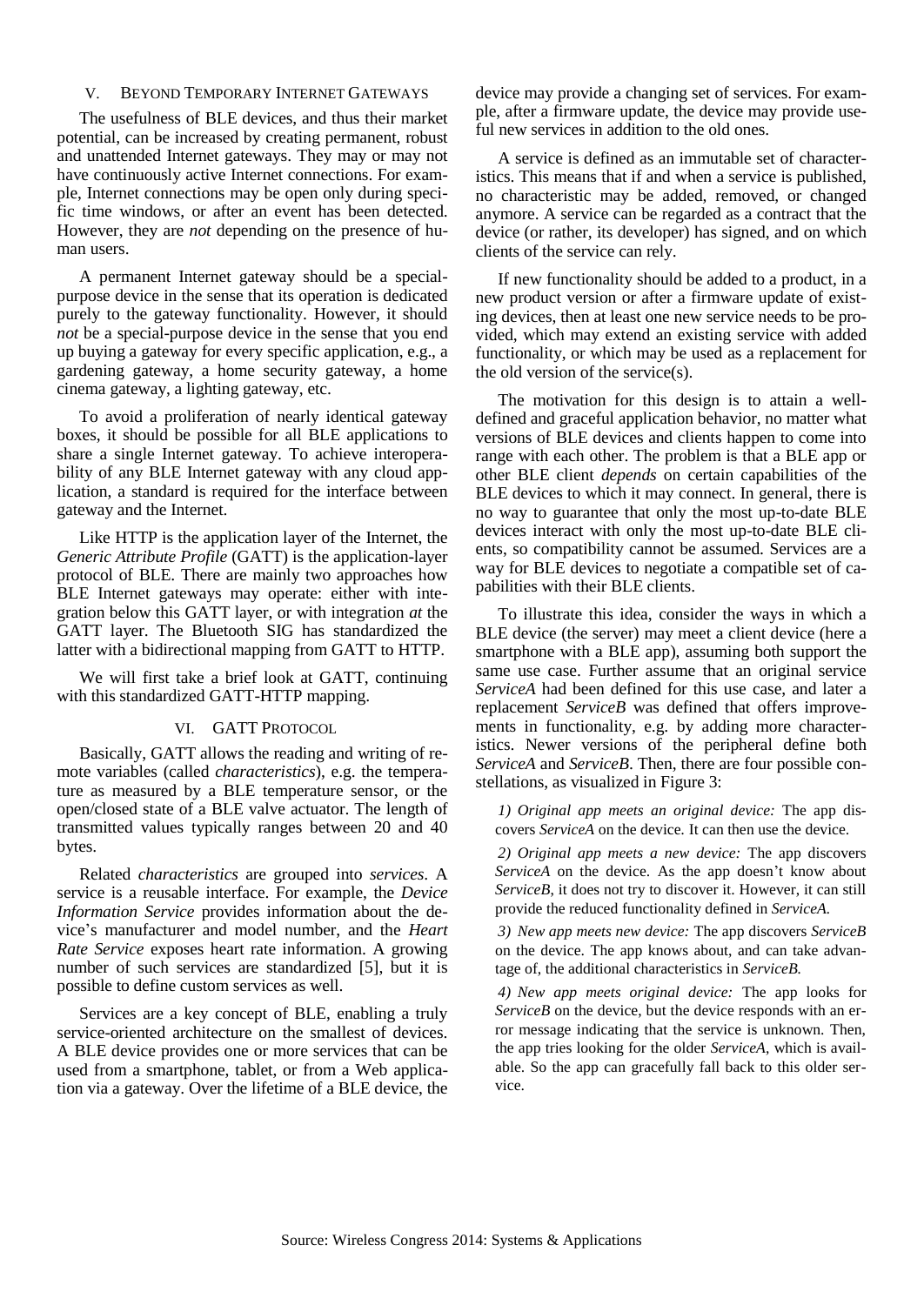

**Figure 3 - Possible version configurations**

<span id="page-3-0"></span>Note that an app does not need to support an old and completely outdated service forever. If the service is not sufficiently relevant in the market anymore, a new app version may leave out support for the old service. Similarly, a new firmware version for a BLE device may not support the old service anymore.

To avoid a frustrating user experience with incompatible devices, a robust dependency management mechanism such as the one described above is needed. Otherwise, end users would quickly become confronted with the Internet of Things version of "Dependency Hell", the opposite of Plug & Play: devices sometimes work, sometimes some features work and others don't, sometimes nothing works, and it is unclear where exactly the problems come from. With inexpensive devices that may remain in use for many years, and may not even provide the possibility for firmware updates, version mismatches between devices will be frequent. GATT provides a very lightweight set of conventions to address this problem in a robust way.

# VII. GAP REST API AND GATT REST API

Mapping GATT to HTTP in a RESTful way [6] is largely straight-forward, and standardized by the Bluetooth SIG in the *GATT REST API* [7]. Services and characteristics are REST resources. For obtaining a sensor value, a HTTP GET request is sent to the gateway, where it is translated into a BLE read request. Similarly, for setting an actuator value, a HTTP PUT request is sent to the gateway, where it is translated into a BLE write request. Sometimes, such requests need to be sent only rarely, e.g. once per day. Then it is adequate to poll sensors if and when this needed. If frequent updates of sensor values are needed, however, it is possible to subscribe to notifications of new values, using the *Server-Sent Events* [8] mechanism.

A companion specification, the *GAP REST API* [9], specifies how BLE devices can be discovered and how connections can be managed.

HTTP request content is represented in JSON [10] format. An example request is given here:

```
GET
```

```
 /gatt/nodes/00:1B:C5:08:50:70
```
 /characteristics/0003\_0000/value HTTP/1.1

Host: gsiot-ffmq-ttd5.try.yaler.net

The response to this request has status code 200 (OK), content type "application/json", and the following con-

```
tent:
{
  "self":
   {
     "href": "http://gsiot-ffmq-
           ttd5.try.yaler.net/gatt/
          nodes/00:1B:C5:08:50:70/
           characteristics/0003_0000"
  },
  "handle": "0003 0000",
  "value": "0x00000000"
}
```
First implementations of the GATT REST API can be expected in late 2014, e.g. the *Limmat Gateway* reference design [\(Figure 4,](#page-3-1)  $[11]$ ):



**Figure 4 – Limmat BLE gateway**

# <span id="page-3-1"></span>VIII. FIREWALLS AND NETWORK ADDRESS TRANSLATION

A BLE gateway is typically behind a firewall and network address translator. Therefore, a suitable mechanism for accessing the gateway from the Internet is needed.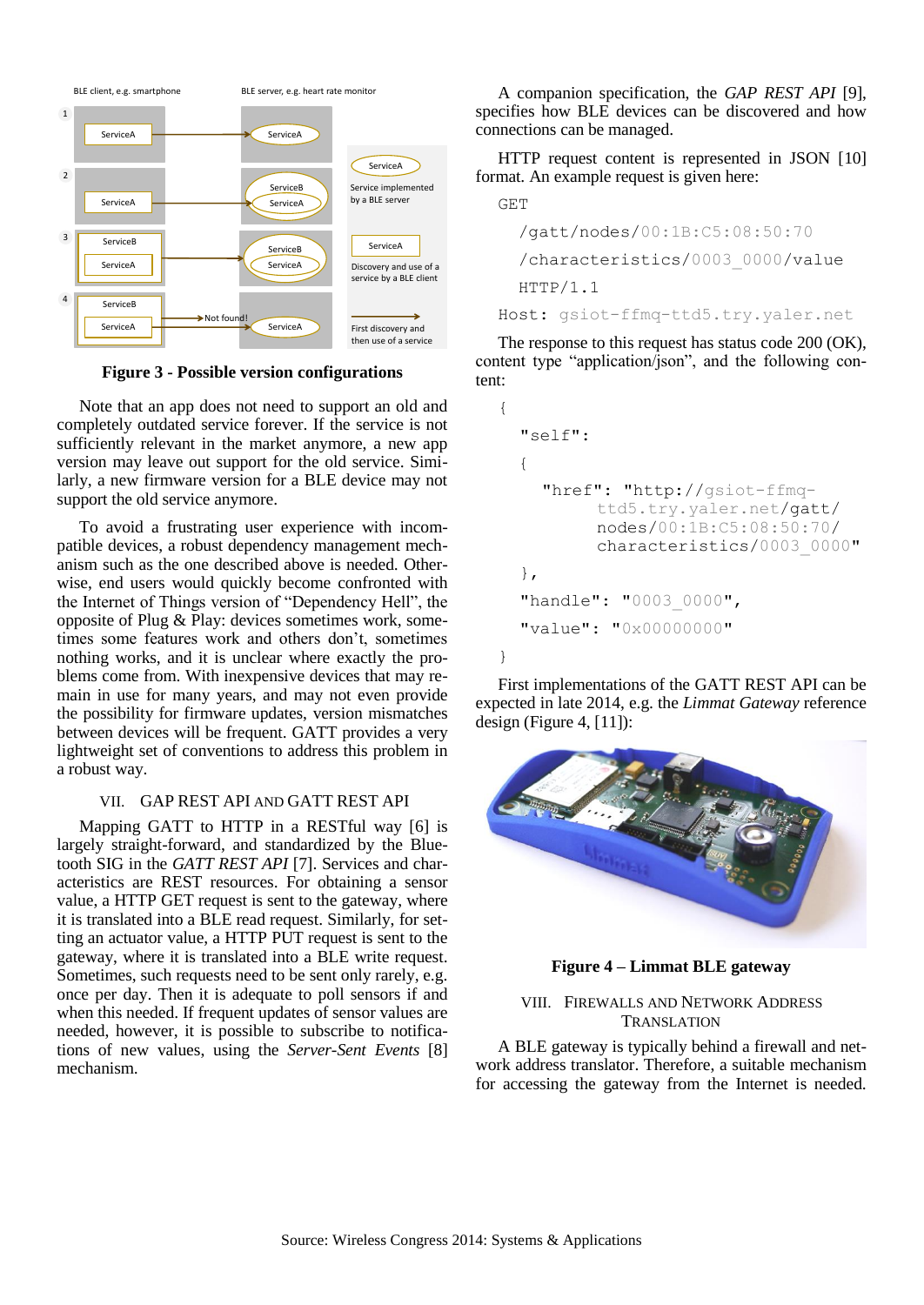There are various solutions, e.g. port forwarding [12], VPNs, or reverse HTTP proxies (e.g. [13]).